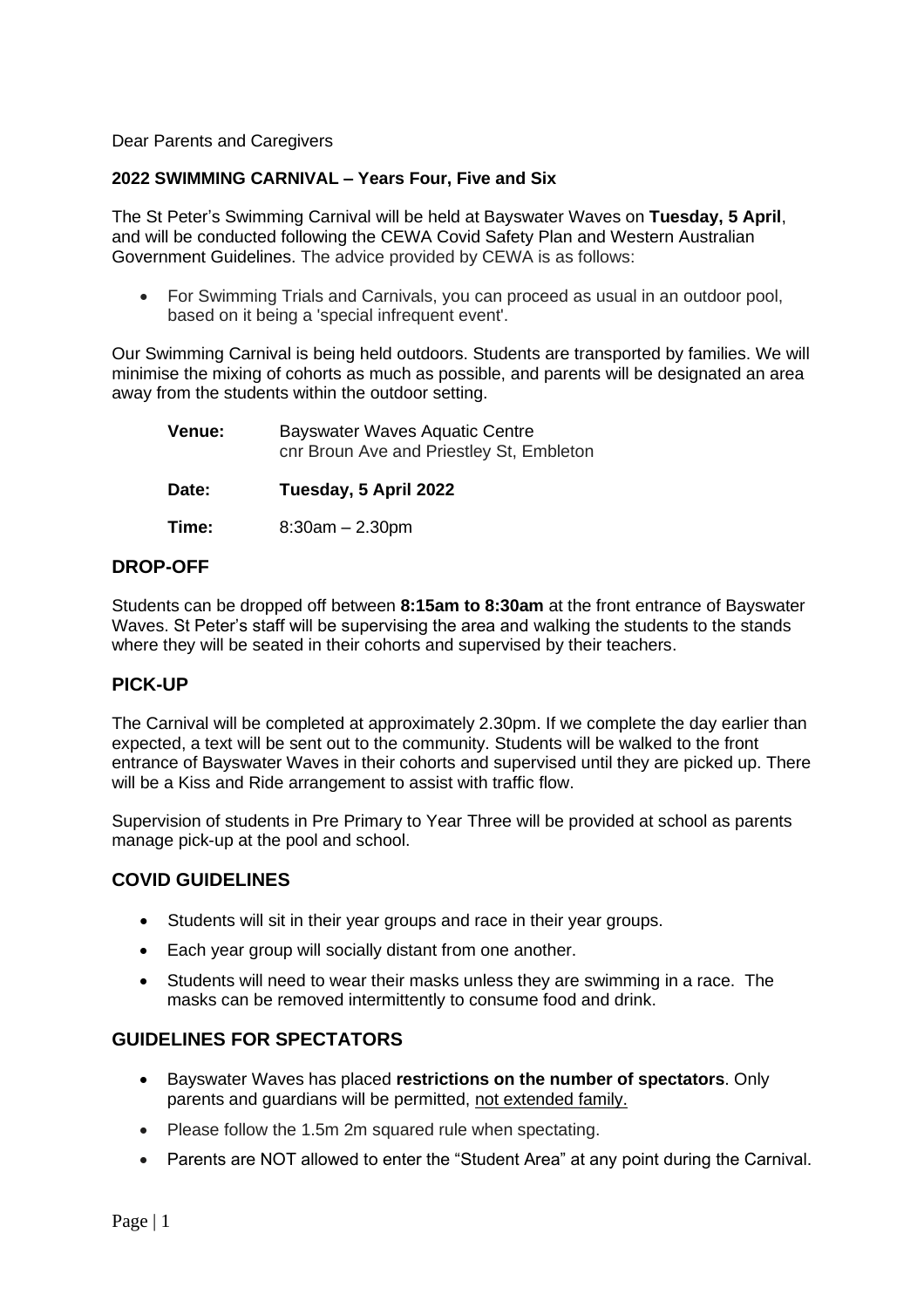- The school is using an electronic timing system to time the races. We will not enter into discussions with any parent regarding timing or judging.
- Please use the **toilets near the 25m indoor pool**. (The outdoor toilets will be used by the students.)

### **We thank you in advance for remaining in your designated area as we have everyone's safety as our priority.**

### **UNIFORM**

- Students are to be dressed in their faction sports uniform with their bathers underneath.
- Students are to wear swimming caps in their faction colour (available for purchase at Uniform Concepts Superstore).
- Students are permitted to wear their thongs on the day.
- Students must wear a t-shirt/swimming shirt when not swimming.
- Students much wear sunscreen.
- Students must wear the school hat.
- Students may wear a rashie for sun protection. Students will be seated in the shade while they are waiting for their event (where possible).

# **FOOD**

- **All food and drink** (recess, lunch, healthy snacks, water) must be sent with your child. **NO SHOP FACILITIES are available for your child**.
- Students cannot eat lunch with their parents.
- Please ensure your child only drinks water and eats healthy food at the Carnival.
- As requested by Bayswater Waves, streamers are **NOT ALLOWED.**

# **CARNIVAL PROGRAM**

The Carnival Program will be uploaded to the school website on Friday, 1 April. Each student has been placed in a race, based on his/her Swimming Trial results.

# **ORDER OF EVENTS**

### **Please be aware these times are a guide only.**

| 8.45am     | Introduction                                                  |
|------------|---------------------------------------------------------------|
| 9am        | <b>Year Six Races</b>                                         |
| 10:30am    | <b>Year Six Champion Presentation</b>                         |
| 10.35am    | <b>Year Five Races</b>                                        |
| 12:00 noon | <b>Year Five Champion Presentation</b>                        |
| 12:05pm    | Lunch Break (20 minutes)                                      |
| 12.25pm    | <b>Year Four Races</b>                                        |
| 2pm        | Year Four Champion Presentation and House Shield Presentation |
|            |                                                               |

Page | 2